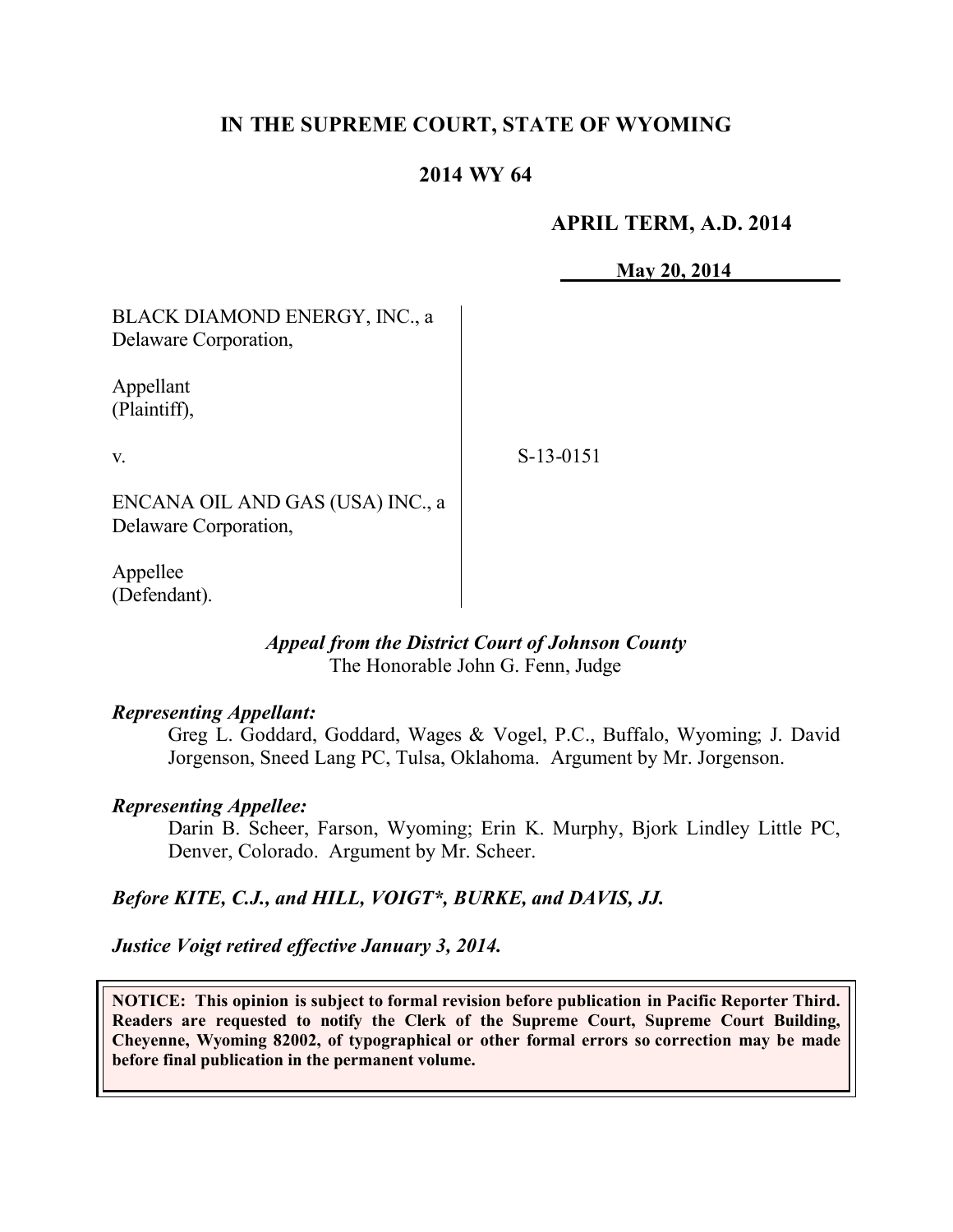## **KITE, Chief Justice.**

[¶1] Black Diamond Energy, Inc. (BDE) brought a breach of contract action against Encana Oil and Gas (USA) Inc. (Encana). Encana counterclaimed. After a trial, the jury found BDE breached the contract but awarded Encana no damages. BDE appeals claiming the district court erred in giving a breach of contract instruction and verdict form that did not fit the facts of this case. BDE also claims the district court erred in excluding its expert testimony and reports, and evidence involving a well in a different oil and gas unit. We affirm.

### **ISSUES**

[¶2] Restated, the issues BDE asks the Court to consider are:

A. Whether, under the circumstances of this case, the District Court erred by instructing the jury that when a party materially breaches the contract the other party is not required to continue to perform the contract.

B. Whether, under the circumstances of this case, the District Court erred by giving the jury a verdict form requiring it to find which party breached the contract first.

C. Whether the district court erred in excluding BDE's expert witness testimony and reports on damages.

D. Whether the district court erred in excluding evidence concerning Encana's failure to apply surplus funds paid on a well in another unit to BDE's shortfalls on well expenses in the unit covered by the contract in this case.

## **FACTS**

[¶3] BDE is a Delaware corporation with its principal place of business in Buffalo, Wyoming. Encana is a Delaware corporation with its principal place of business in Denver, Colorado. In August of 2006, BDE and Encana entered into a farmout agreement (FOA) involving the development of oil and gas interests in Sublette County, Wyoming.

[¶4] Pursuant to the FOA, BDE was to cause wells to be drilled on land located in the Crimson Unit on which Encana owned undivided working interests to oil and gas leases. In exchange for exploring the lands for oil and gas, BDE was to earn working interests in the Encana leases. Encana was to act as well operator on the initial test well in the unit, meaning that it would perform the drilling, completion and production or plugging and abandoning operations. BDE was required to pre-pay Encana \$1.4 million toward the costs of drilling the initial test well. After the initial test well, BDE had the option to act as well operator on the additional wells or could request that Encana act as well operator.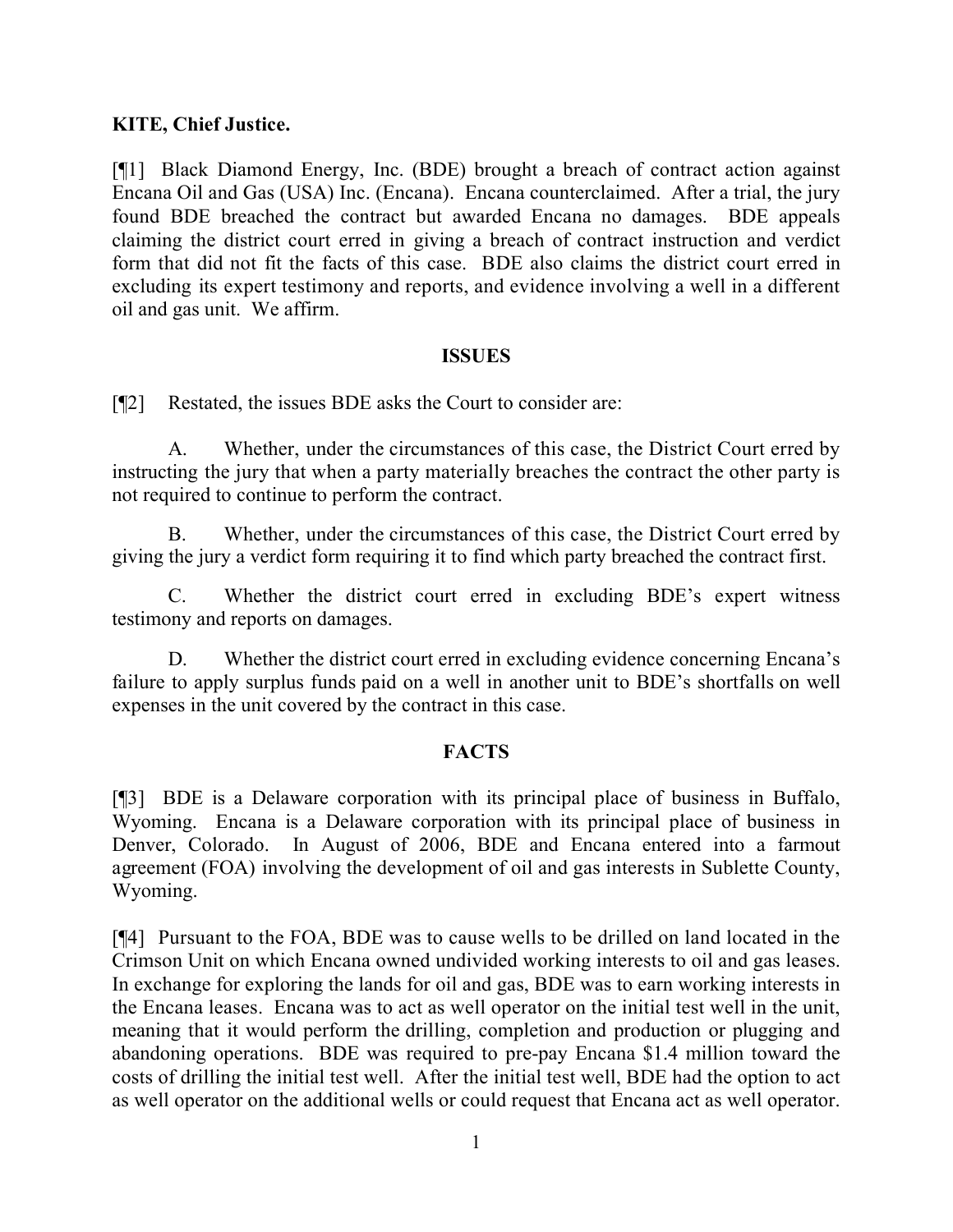In either event, the FOA required BDE to pay the full costs of the drilling and completion operations for the eight test wells up to an amount specified in the FOA.<sup>1</sup>

[¶5] Paragraph 1 of the FOA required BDE to meet several minimum requirements in order to earn working interests in the Encana leases. BDE was to:

A. Cause a minimum of eight test wells to be drilled and completed as a producer or plugged and abandoned;

B. Spend at least \$12 million on the drilling and completion of the test wells;

C. Locate one test well in each of four designated quadrants within the unit;

D. Commence the first test well by September 30, 2006, and each subsequent well within 120 days of the last well commenced;

E. Adhere to all material financial obligations under the FOA and the Crimson Unit Operating Agreement.

[¶6] Upon meeting all of these requirements, BDE's right to earn an interest in the Encana leases would vest. BDE could then make a written request to Encana for an assignment of earned leasehold interest. If Encana was satisfied that BDE's interest had vested and if BDE had complied with all other provisions of the FOA, Encana was required to assign to BDE fifty percent of Encana's leasehold interest throughout the entire Crimson Unit to the base of the Lance formation.<sup>2</sup>

[¶7] The FOA also provided, however, that BDE's interest could vest even if BDE failed to meet requirements D or  $E<sup>3</sup>$ . In that event, upon receipt of BDE's written request for assignment and presentation of satisfactory evidence that each test well had been completed, and provided that BDE had complied with other provisions of the FOA,

<sup>&</sup>lt;sup>1</sup> In the event BDE elected to have Encana act as well operator, the FOA provided that if costs exceeded \$1.5 million on a particular test well, Encana would pay fifty percent of the excess costs from \$1.5 million to \$2 million and 100% of excess costs above \$2 million. If costs reached or exceeded \$2.5 million, Encana had the discretion to plug and abandon the test well.

<sup>&</sup>lt;sup>2</sup> The FOA required test wells to be drilled to the base of the Lance Pool or to such depth as necessary to thoroughly test the Lance formation. Accordingly, the 50% interest assigned to BDE was to the base of the Lance formation.

<sup>&</sup>lt;sup>3</sup> Although not at issue here, the FOA also provided that if BDE met requirements A and B but did not meet requirement C, BDE's interest would not vest in the entire Crimson Unit but only in the drilled test blocks.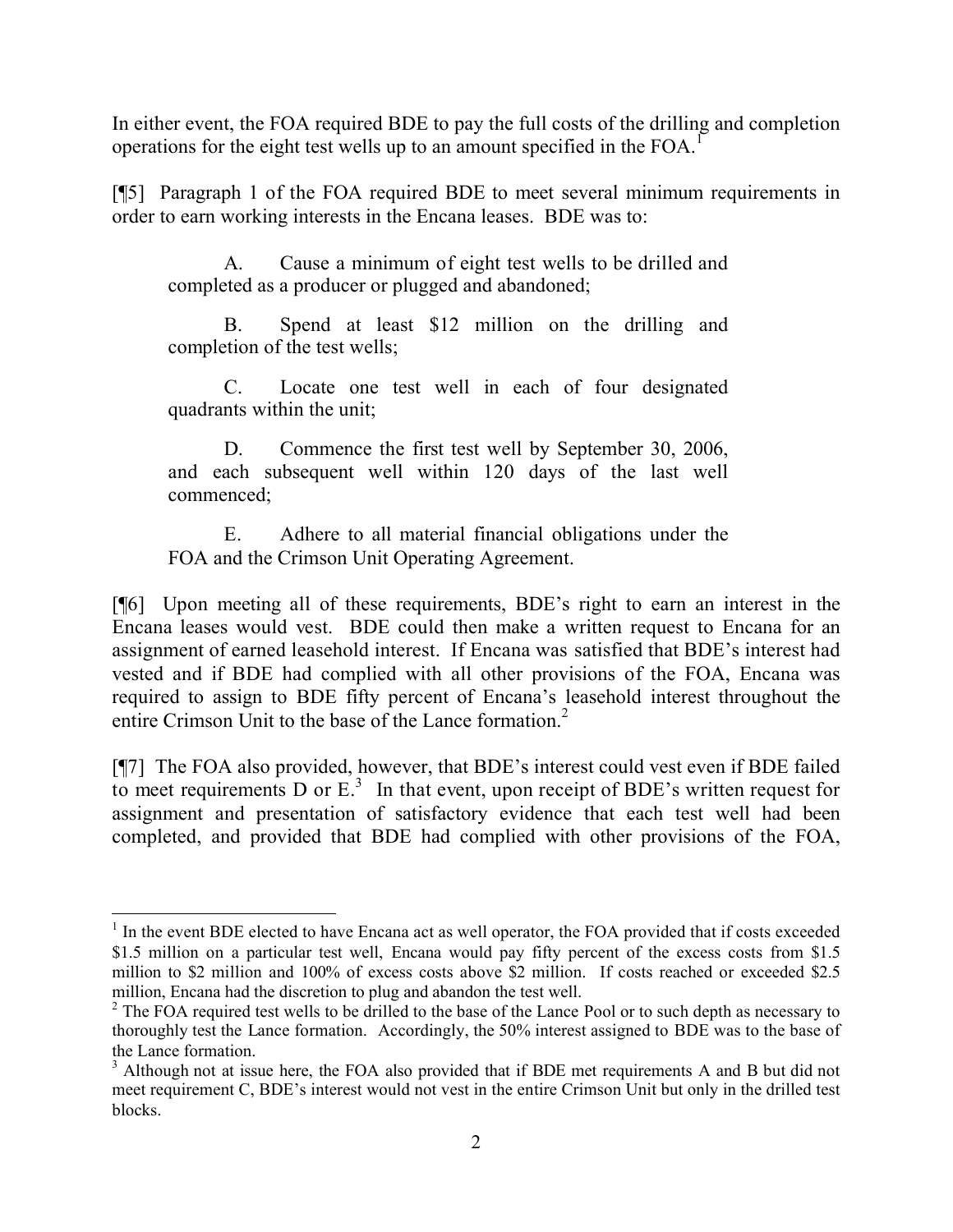Encana was to assign to BDE fifty percent of Encana's leasehold interest in the test blocks<sup>4</sup> in which test wells had been drilled.

[¶8] Pursuant to the terms of the FOA, BDE prepaid \$1.4 million for the initial test well and Encana drilled and completed it. Thereafter, BDE exercised its option and requested that Encana act as well operator on the remaining test wells. In accordance with the terms of the FOA, Encana charged BDE for the costs it incurred in drilling and completing the test wells and BDE was required to remit payment to Encana.

[¶9] By December of 2007, eight test wells had been drilled and BDE had spent over \$12 million dollars. However, four of the wells had not been completed as a producer or plugged and abandoned. Ultimately, the last of the eight test wells was not completed until late 2008.

[¶10] Meanwhile, in late 2007, Encana sent a letter to BDE confirming earlier discussions between the parties concerning BDE's failure to remit payments for drilling costs to Encana in a timely manner. The letter memorialized Encana's understanding that BDE had committed to bringing its account current by the end of the year. In April of 2008, Encana again contacted BDE concerning unpaid invoices which, according to Encana's accounting department, totaled over \$1 million and were ninety days late. By letter dated August 28, 2008, Encana informed BDE that Encana considered BDE to be in default under the FOA by failing to remit payments to Encana for the costs Encana had incurred in acting as operator on BDE's behalf. According to Encana, BDE's failure to meet its financial obligations meant BDE's interest in the leaseholds would vest only in the test blocks in which wells had been drilled and completed. Encana asked BDE to remit payment of all amounts due by September 30, 2008, and make all future payments in a timely manner. In the event BDE's account became past due in the future, Encana stated it would offset revenues to which BDE was entitled from producing wells in the Crimson Unit against BDE's account. Encana also proposed to complete the four remaining test wells before the end of October.

[¶11] BDE did not respond to the letter and two weeks later Encana sent another letter advising that if BDE did not agree to Encana's August 28 proposal by the following day, Encana would terminate the FOA. BDE signed and returned the letter along with a check for the amount it considered due. Encana claimed the check did not cover the full amount BDE owed and, by email dated October 14, 2008, terminated the FOA effective September 30, 2008. BDE responded that the amount due Encana was significantly lower than Encana claimed, Encana's delay in completing the wells caused BDE to experience a severe cash shortage and BDE hoped to be in a position to make further payments to Encana in two weeks.

<sup>&</sup>lt;sup>4</sup> There were four quadrants, or exploration areas, in the Crimson Unit. There were twenty-two test blocks within the Unit.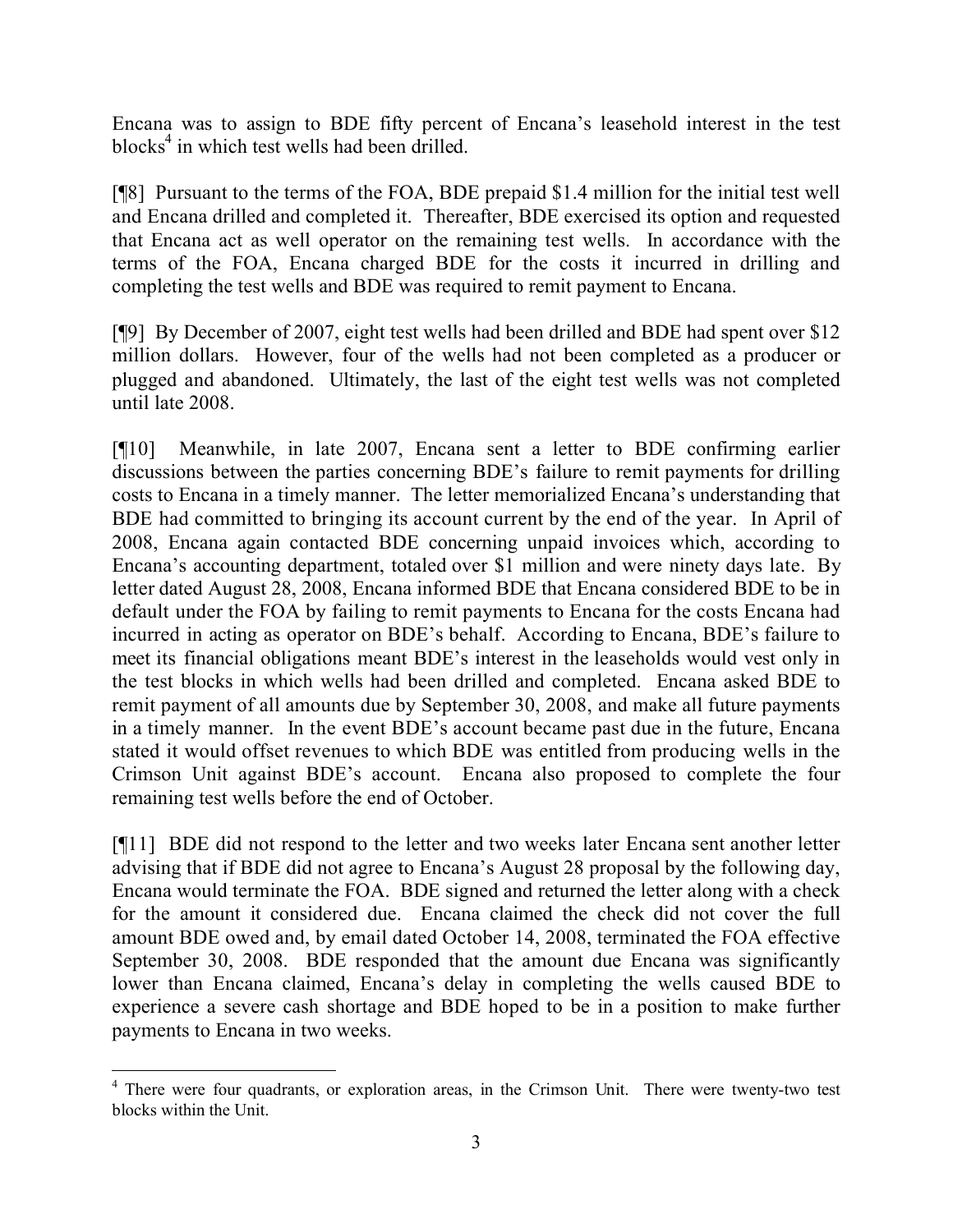[¶12] Thereafter, the parties continued to exchange correspondence concerning the amounts allegedly due and any assignments BDE may have earned. No assignment of interest was ever made to BDE and, in May of 2011, BDE filed a complaint against Encana. BDE alleged that it had satisfied the requirements of the FOA and earned the right to the assignment of interest in Encana's leaseholds in the entire Crimson Unit. BDE alleged Encana had refused to execute and deliver the assignments on the grounds that BDE had failed to meet its financial obligations as required by paragraph 1E of the FOA. BDE alleged Encana was treating the requirement in 1E as a condition precedent to its obligation to assign the interests to BDE, contrary to the terms of the agreement. BDE claimed Encana's reason for refusing to make the assignments was pretextual and that in actuality BDE had overpaid Encana. BDE sought rescission of the FOA and repayment of all amounts it had paid to Encana. Alternatively, BDE sought an accounting that would allow it to determine its damages for Encana's breach of contract. BDE also asserted claims for fraud and quantum meruit and sought damages in the amount it had paid to Encana.

[¶13] Encana denied BDE's claims and filed a counterclaim. Encana alleged that it had performed its obligations under the FOA in good faith and attempted to accommodate BDE's inability to meet its financial obligations to no avail. Encana sought a judgment declaring that BDE's failure to meet its financial obligations precluded BDE from earning any assignment of interest in the Crimson Unit leaseholds. Alternatively, Encana sought judgment declaring that even if BDE had met its financial obligations it was not entitled to assignment of any interest until "Well Payout" occurred. Encana also sought judgment determining whether BDE retained the right to meet its financial obligations and, if so, what interest it would be entitled to if it met those obligations. In addition to seeking declaratory judgment on those issues, Encana asserted claims against BDE for breach of contract and breach of the covenant of good faith and fair dealing and sought damages.

[¶14] Both parties filed motions for summary judgment. BDE sought partial judgment holding that as a matter of law Encana breached the FOA by not assigning BDE the interests to which it was entitled. BDE argued that the FOA unambiguously required Encana to assign interests to BDE, the district court only had to determine whether the agreement was breached, and the undisputed facts showed Encana did not make the assignments. Ruling on BDE's motion, the district court concluded the FOA provided that BDE was to receive assignments even if BDE did not meet the minimum requirements. However, the court concluded, it could not "say as a matter of law that BDE is entitled to assignments of some or all of the wells or Encana's interests" because questions of fact existed as to "which party breached the [FOA] first and whether these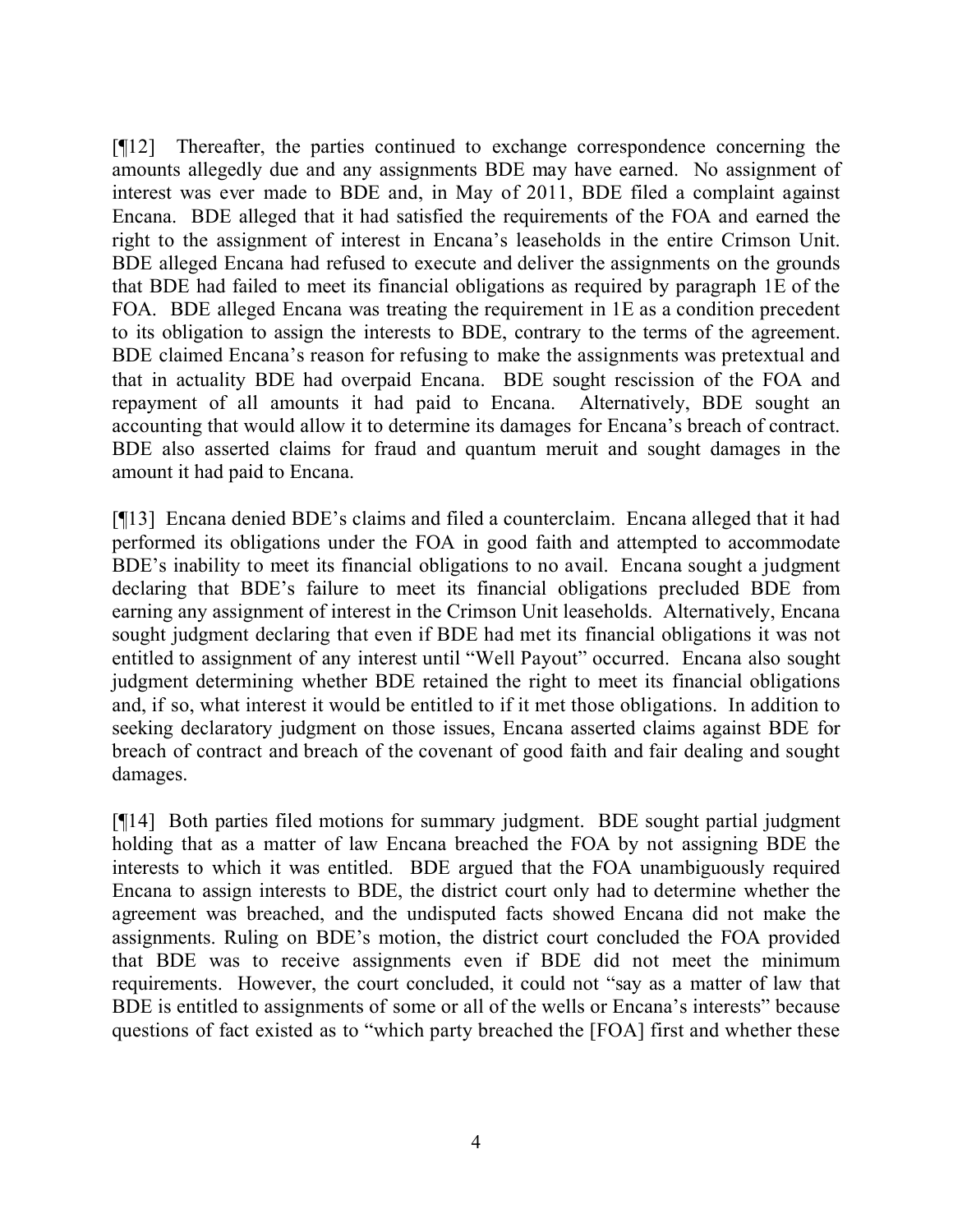supposed breaches were excused." On that basis, the district court denied BDE's  $motion.<sup>5</sup>$ 

[¶15] In its summary judgment motion, Encana sought a judgment holding: 1) the phrase "completed as a producer" in the FOA meant the well casings were perforated and fracked and the wells were hooked up to the production line; 2) Encana had the right to terminate the FOA as a result of BDE's repeated failure to pay its bills; 3) the fraud claim lacked specificity, was barred by the economic loss rule, did not satisfy the elements of fraud and was not supported by clear and convincing evidence; 4) rescission was not an available remedy; and 5) BDE was not entitled to 50% of Encana's interest in the entire Crimson Unit. The district court held as a matter of law the phrase "completed as a producer" meant a well capable and ready to produce gas, including perforation and fracking, but did not require that the well be hooked up to the pipeline. The district court concluded a factual question existed as to when the wells were completed. The district court also concluded issues of fact existed as to whether BDE breached the FOA, whether Encana's delay in fracking the wells and failure to submit invoices to BDE excused any breach by BDE, when vesting occurred and whether Encana was entitled to unilaterally terminate the FOA. The district court dismissed the fraud claim, finding it unsupported by any evidence. The district court held rescission was not an available remedy as a matter of law and genuine issues of material fact existed as to whether BDE was entitled to 50% of Encana's interest in the entire Crimson Unit.

[¶16] The matter proceeded to trial before a jury in 2013. BDE attempted to show that it paid for the drilling of eight wells in the designated test blocks and spent \$12 million as required by the FOA. BDE also attempted to show that although eight wells were drilled, Encana delayed completion of four of them in breach of the FOA. BDE claimed it had substantially performed its financial obligations at the time of Encana's breach. BDE sought damages in the amount it had paid to Encana for well operations less any amounts Encana had paid to BDE from well production.

[¶17] Encana attempted to prove that BDE breached the FOA by failing to timely remit payments for drilling operations. Encana also attempted to show that BDE had breached the FOA long before the delay in completing the last four wells occurred. Encana also attempted to show that it was not obligated under the terms of the FOA to complete the wells or assign interests to BDE if BDE did not meet its financial obligations; therefore, when BDE did not pay its bills, Encana was not required to continue to perform under the FOA by completing the wells or making assignments. Encana asserted that when it terminated the agreement in October 2008, BDE had not met two of the requirements under the contract—causing eight wells to be completed and meeting its financial obligations—leaving Encana with no obligation to assign any interests to BDE. Encana

<sup>&</sup>lt;sup>5</sup> BDE has not appealed the district court's ruling on its summary judgment motion. We, therefore, do not consider whether the ruling was correct.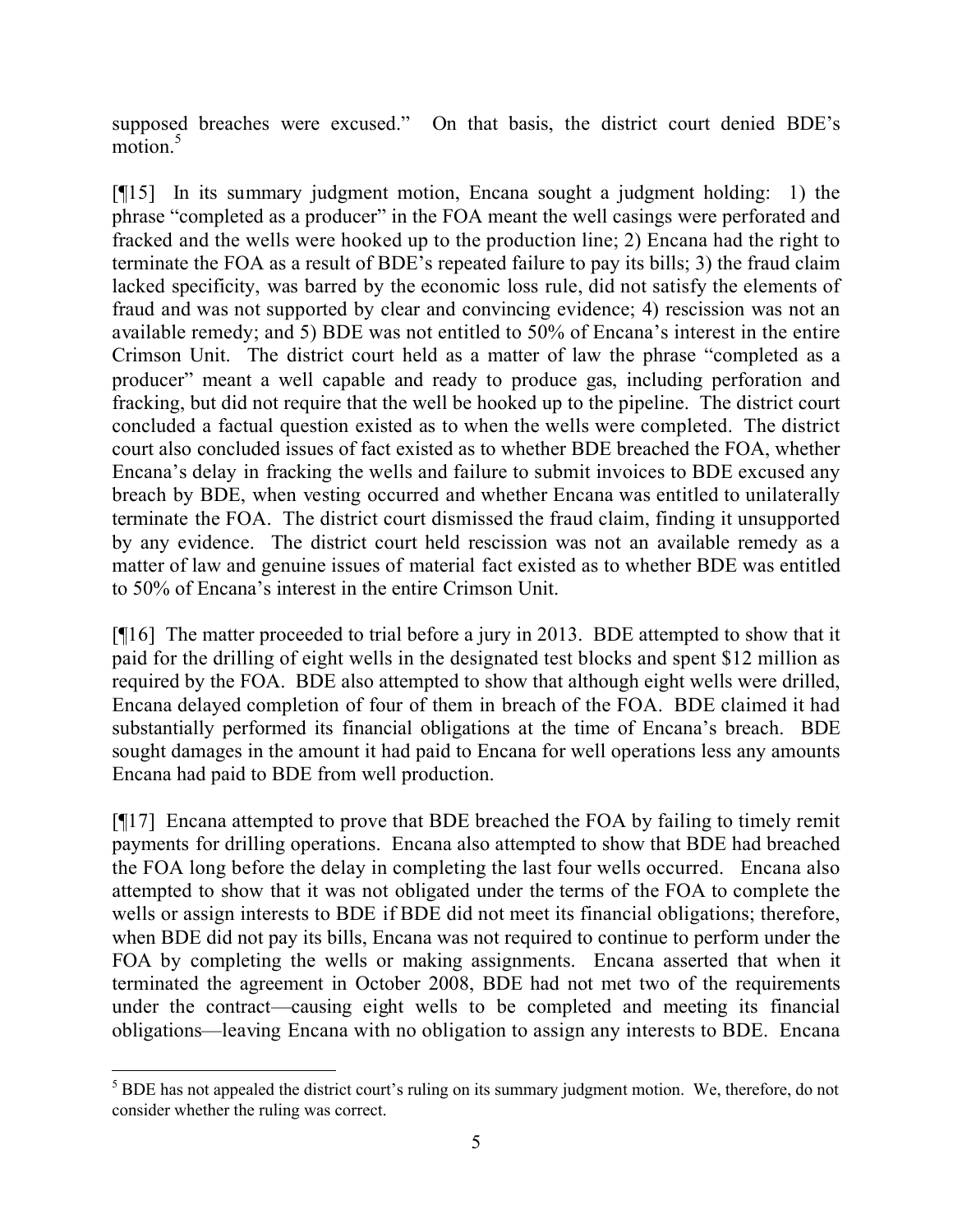also attempted to prove it did not complete the last four test wells until after it terminated the FOA because of BDE's actions.

[¶18] During the instruction conference after both parties had presented their evidence, the district court indicated it intended to give the following breach of contract instruction:

## Instruction No. 24

If a party materially breaches the contract, the nonbreaching party is no longer required to continue performing under the contract.

BDE objected to the instruction, arguing that a party cannot continue to accept performance by the other party after a breach and then later declare it had no obligation to perform under the contract after the breach. BDE argued the law requires a party either to declare the breach and terminate the contract or continue to perform the contract. In the context of this case, BDE asserted Encana could not claim BDE breached the contract at some date by failing to pay its bills, continue to accept payments from BDE after the alleged breach and later declare Encana was not required to complete the wells or assign interests on the basis of BDE's earlier breach. The district court gave the instruction over BDE's objection.

[¶19] The district court also gave the jury the following verdict form:

- 1. Please find which party by a preponderance of the evidence breached the contract and/or the implied covenant of good faith and fair dealing?
	- Encana [BDE]
- 2. What are the damages proven by a preponderance of the evidence by the non-breaching party?

 $\sim$ 

BDE objected to the verdict form on the basis that the FOA did not make Encana's performance conditional on BDE's performance, or vice versa, and neither party had taken that position in presenting its case. BDE argued the jury should be allowed to decide whether Encana breached the FOA and, if so, the amount of BDE's damages and to decide whether BDE breached the FOA and, if so, the amount of Encana's damages. The district court gave the verdict form quoted above over BDE's objection.

[¶20] After deliberating, the jury returned a verdict finding that BDE breached the FOA but Encana proved no damages. BDE filed a motion for a new trial claiming among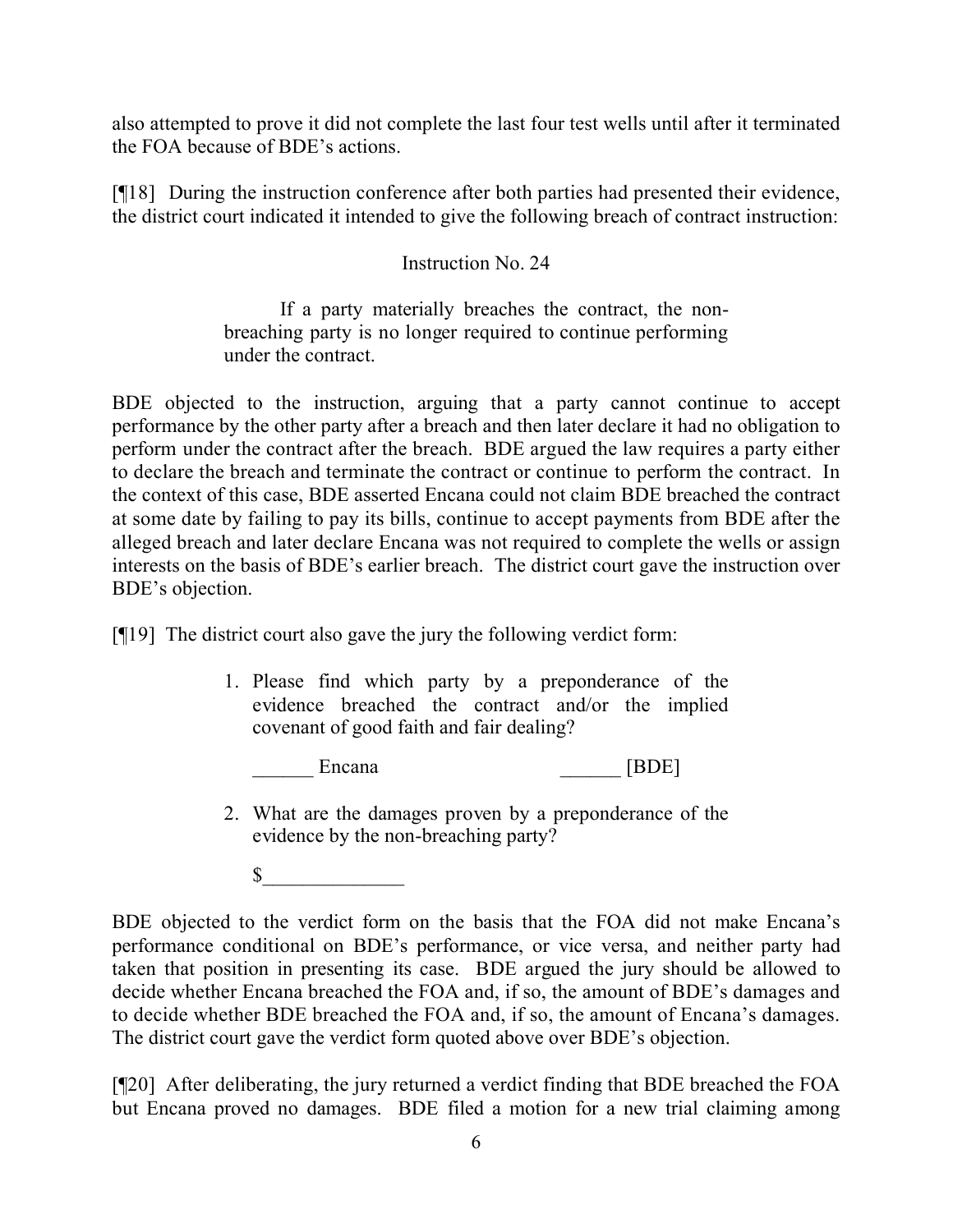other things that the verdict form contradicted the express terms of the parties' agreement. Specifically, BDE asserted the verdict form permitted a finding, contrary to the terms of the FOA, that upon BDE's failure to meet its financial obligations, Encana was not required to assign BDE any leasehold interest. After a hearing, the district court denied the motion. BDE appealed to this Court.

### **DISCUSSION**

## *1. Jury Instruction*

 $\overline{a}$ 

[¶21] BDE contends the district court erred in giving Instruction No. 24 which, as set forth in paragraph 18 above, told the jury that if a party materially breached the contract, the non-breaching party was no longer required to continue performing. While conceding that this is a correct statement of the law generally, BDE argues the instruction was not appropriate under the facts of this case. BDE asserts, as it did in the district court, that a party cannot assert a breach occurred, fail to declare the breach, continue to accept performance by the other party and then refuse to perform its part of the bargain. Citing Richard A. Lord, *Williston on Contracts* § 39:32  $(4<sup>th</sup>$  ed. 2000), BDE asserts the law applicable in the context of this case is that a victim of a breach must either declare the breach or move ahead with the contract; it cannot continue to receive benefits under the contract and then refuse to perform its part of the bargain. As applied to this case, BDE contends the jury should have been instructed that if BDE breached the FOA by failing to remit payments due, Encana either had to declare the breach and terminate the FOA at the time or continue to accept payments from BDE and perform Encana's part of the bargain by assigning the leasehold interests BDE had earned. Because Encana continued to accept payments, BDE argues, Encana was obligated to complete the wells and assign the leasehold interests.<sup>6</sup>

[¶22] Encana responds that Wyoming law is clear—"the party first committing a substantial breach of contract cannot complain that the other party thereafter fails to perform, and where one party to a contract repudiates it or refuses to perform, the injured party is not obligated to perform its promises." *Williams v. Collins Communications, Inc*., 720 P.2d 880, 891 (Wyo. 1986). Applying the controlling law, Encana contends that upon BDE's failure to remit payments to Encana for costs incurred in drilling and

<sup>6</sup> Citing *PBS Enterprises, Inc. v. CWCapital Asset Management LLC*, 2008 WY 53, ¶ 9, 183 P.3d 1140, 1142 (Wyo. 2008), BDE also quotes the rule that where the parties mutually adopt a mode of performing their contract differing from its strict terms, or mutually relax its terms by adopting a loose mode of executing it, neither party can later claim a breach based upon lack of strict compliance. The difficulty with applying this rule in the present case is that there was no evidence Encana agreed to relax the terms of the FOA or to adopt a mode of performing it different from its terms. That is, there was no evidence Encana agreed to BDE failing to remit payments due. To the contrary, the evidence showed that Encana expected timely payments of all amounts due. Perhaps for that reason, the district court declined to give BDE's proposed instruction on mutual relaxation or modified performance.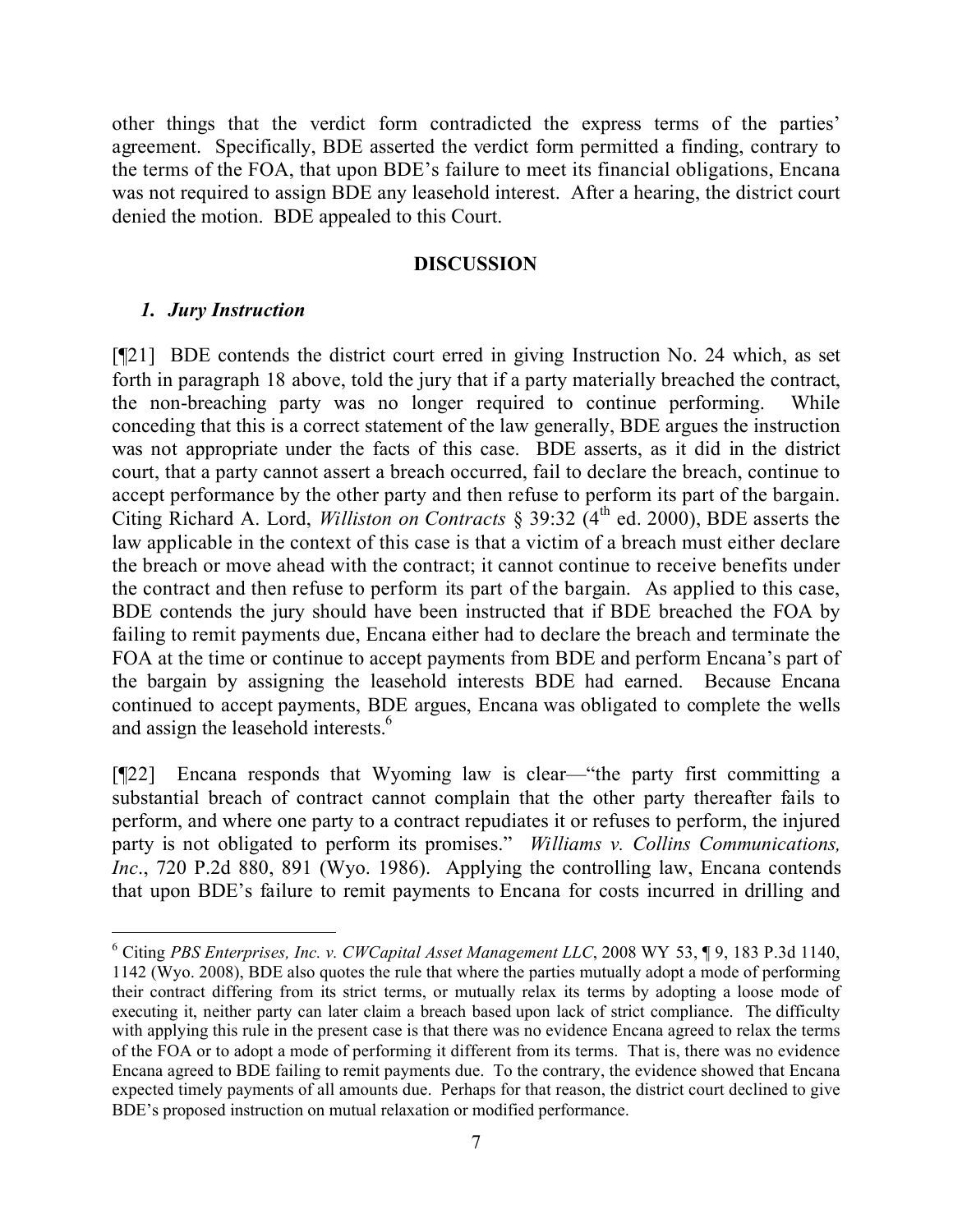completing the wells, BDE could not complain that Encana did not complete the wells and refused to make assignments.

[¶23] We review a district court's decision to give or refuse a particular jury instruction for an abuse of discretion. *Glenn v. Union Pacific R.R. Co*., 2011 WY 126, ¶ 39, 262 P.3d 177, 194 (Wyo. 2011), citing *Pina v. Christensen*, 2009 WY 64, ¶ 8, 206 P.3d 1298, 1300 (Wyo. 2009).

> When examining the propriety of jury instructions, this Court reviews whether the instructions, taken as a whole, adequately and clearly advise the jury of the applicable law. The trial court is not obligated to give an instruction offered by a party as long as the jury is adequately instructed on the law as it pertains to that case. The trial court's ruling on an instruction will not constitute reversible error absent a showing of prejudice, and prejudice will not be said to result unless it is demonstrated that the instruction confused or misled the jury with respect to the proper principles of law. *Sellers v. Dooley Oil Transport,* 2001 WY 44, ¶ 9, 22 P.3d 307, 309 (Wyo.2001); *Cervelli v. Graves*, 661 P.2d 1032, 1036 (Wyo.1983). The burden is on the appellant to show prejudicial error. *Daley v. Wenzel*, 2001 WY 80, ¶ 29, 30 P.3d 547, 554-55 (Wyo.2001).

*Glenn*, ¶ 39, 262 P.3d at 194-195, quoting *Parrish v. Groathouse Constr., Inc*., 2006 WY 33, ¶ 7, 130 P.3d 502, 505 (Wyo. 2006).

[¶24] In the present case, the issue is whether instruction No. 24 advised the jury of the applicable law. We review the legal sufficiency of jury instructions *de novo*, asking first whether an instruction is erroneous, and second whether the error prejudiced a party. *Pina*, ¶ 6, 206 P.3d at 1300. Thus, even when reviewed *de novo*, errors of substantive law contained in the language of an instruction require reversal only if the error is prejudicial. *Id*., quoting *State Farm Mut. Auto. Ins. Co. v. Shrader*, 882 P.2d 813, 832 (Wyo. 1994).

[¶25] Initially, we note that BDE did not offer a jury instruction setting forth the principles it relied on in objecting to instruction No. 24. Instead, on the breach of contract issue, BDE offered a variety of other instructions—instructions on breach of unambiguous contracts, interpretation of ambiguous contracts, written modification of contract, oral modification of contract, mutual mistake, substantial performance, mutual relaxation of contract terms and time for performance. The relevance of some of these proposed instructions is not clear given the facts of this case. In any event, no instruction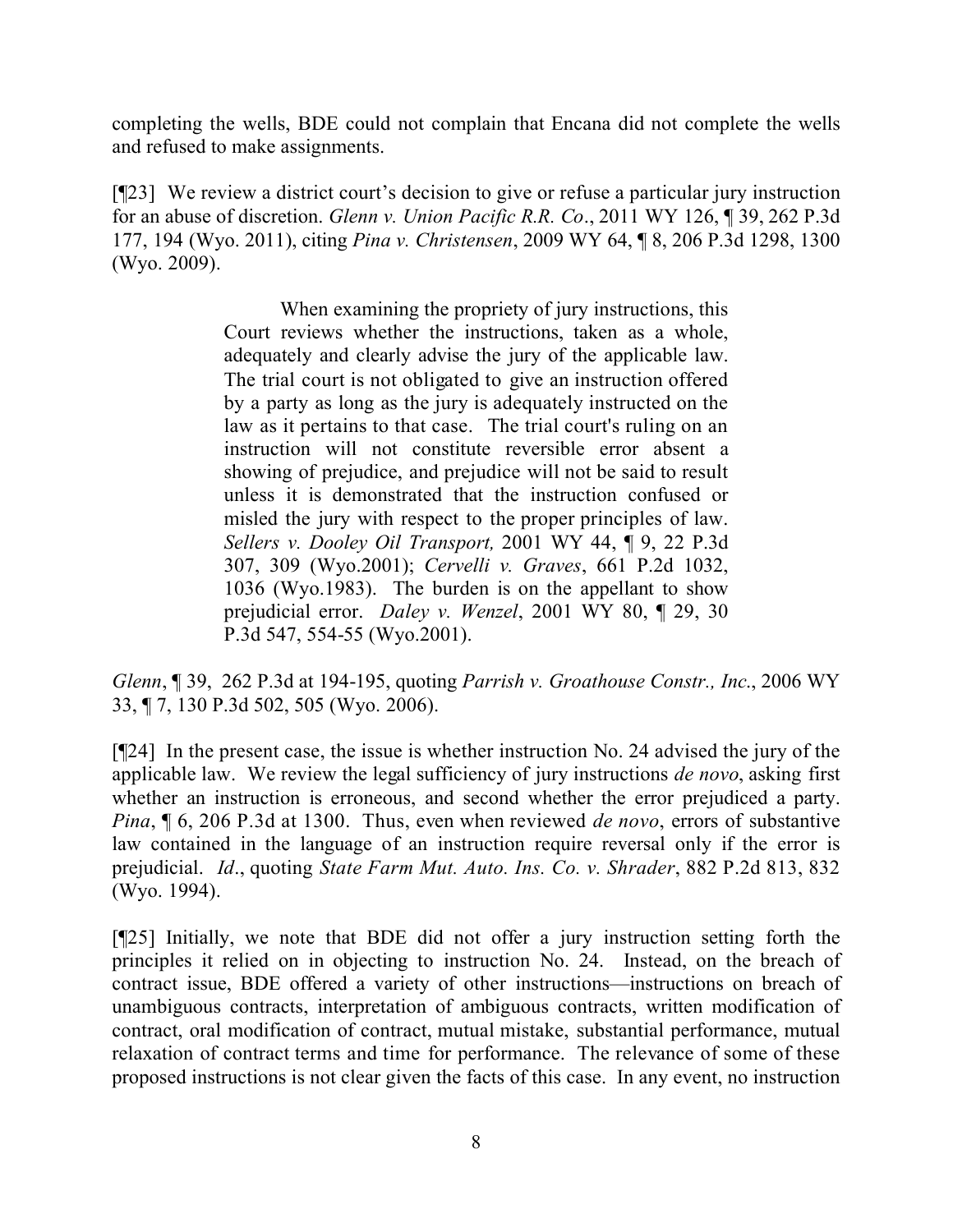was offered for the district court's consideration on the principles BDE argued in opposition to instruction No. 24.

[¶26] Moreover, under Wyoming law, "the first party committing a substantial breach of contract cannot complain that the other party thereafter fails to perform, and where one party to a contract repudiates it or refuses to perform, the injured party is not obligated to perform its promises." *Williams,* 720 P.2d at 891. *See also Winter v. Pleasant*, 2010 WY 4, ¶ 12, 222 P.3d 828, 834 (Wyo. 2010) and *Baker v. Speaks*, 2008 WY 20, ¶ 14, 177 P.3d 803, 807 (Wyo. 2010), in which the Court reiterated that the party first committing a substantial breach of contract cannot complain that the other party fails to perform. The district court's instruction in this case is consistent with Wyoming law.

[¶27] BDE contends whether or not the instruction is a correct statement of Wyoming law, it should not have been given here because it did not fit the facts of this case. In this case, BDE asserts, the parties' agreement expressly required Encana to perform by making assignments even if BDE was in breach by failing to meet its financial obligations. BDE points to paragraph 16 of the FOA, which stated in pertinent part:

> **16. Leasehold earned if less than the Minimum Requirements are met.** In the event that the Vesting Date occurs without all of the Minimum Requirements having been met, upon receipt of BDE's written request for an assignment(s), such request to be received by EnCana no later than sixty (60) days following the Vesting Date, such notice providing evidence of Vesting to Encana's satisfaction and upon receipt of evidence to EnCana's satisfaction that each Test Well has been completed as a well capable of producing oil and/or gas or P&A'd as a dry hole, and provided that BDE has complied with other applicable terms and provisions of this Agreement, Encana shall assign to BDE fifty percent (50%) of EnCana's leasehold interest in those Test Blocks in which Test Wells have been drilled (such assignment referred to herein as a "Leasehold Assignment").

[¶28] BDE asserts that when it failed to meet its financial obligations as required by paragraph 1E of the agreement, paragraph 16 took effect and Encana was required to assign to BDE fifty percent of Encana's leasehold interest in the test blocks in which test wells had been drilled. In other words, whether or not BDE had paid its bills, paragraph 16 triggered a required performance by Encana— assignment of 50% of its interest in test blocks where test wells were drilled. The effect of instruction No. 24, BDE contends, was to tell the jury that upon BDE's failure to meet its financial obligations, Encana was not required to perform by assigning the interest—a result BDE contends was contrary to the express language of the parties' agreement.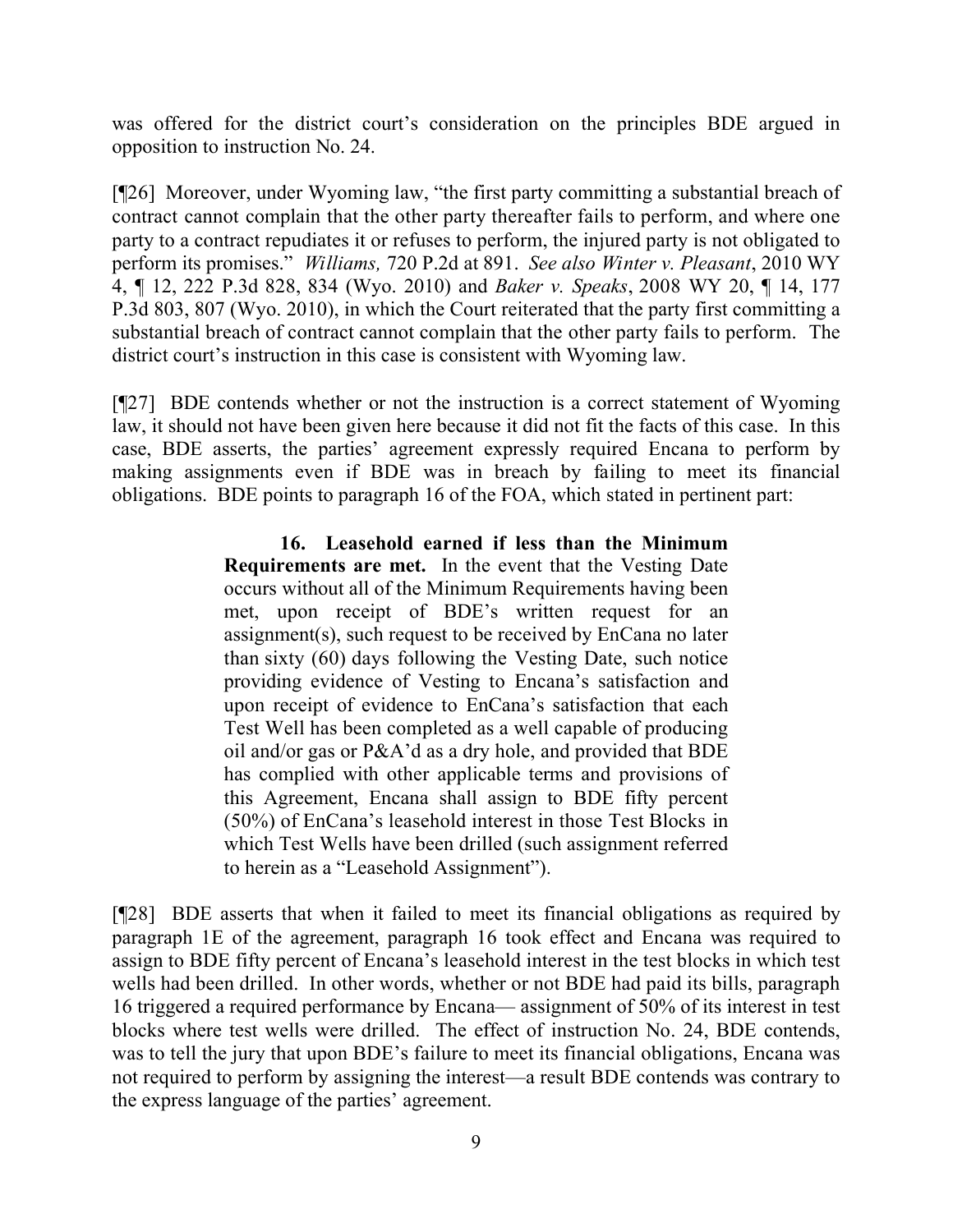[¶29] The difficulty with BDE's argument is that the issue of its entitlement to assignment of leasehold interests was left to the jury. In ruling on BDE's motion for partial summary judgment, the district court concluded that although BDE "may" be entitled to an assignment under the FOA, the court could not "say as a matter of law that BDE is entitled to assignments" because questions of fact existed as to which party breached the FOA first and whether any such breaches were excused. There was, therefore, no legal ruling interpreting the FOA provisions concerning BDE's right to assignments or Encana's obligation to make them. The jury was left to interpret the provisions. We reiterate—BDE did not appeal the summary judgment decision.

[¶30] Although BDE argues that paragraph 16 of the FOA required Encana to make assignments even if BDE failed to meet its financial obligations as required by paragraph 1E, the jury may well have concluded otherwise. Paragraph 16 states that Encana's obligation to make the assignments depends upon evidence that "each of the test wells has been complete. . . ." Thus, the jury may have interpreted the FOA to mean that BDE was entitled to partial assignment only if it had satisfied paragraph 1A by causing eight test wells to be drilled and completed. Given the evidence that eight wells were not completed, the jury may have concluded BDE was not entitled to partial assignment under paragraph 16.

[¶31] Instruction No. 24 is a correct statement of Wyoming law. While trial courts are afforded substantial latitude to tailor the instructions to the facts of the case, *Glenn*, ¶ 41, 262 P.3d at 196, citing *Budder v. State*, 2010 WY 123, ¶ 7, 238 P.3d 575, 577 (Wyo. 2010), the facts of the present case did not support departing from the *Williams* line of cases and giving the instruction urged by BDE. The district court did not abuse its discretion in giving instruction No. 24.

## *2. Verdict Form*

[¶32] BDE contends the district court erred in giving the jury a verdict form asking it to determine which party breached the contract and the damages proven by the nonbreaching party. BDE asserts the effect of the verdict form and instruction No. 24 was to erroneously instruct the jury that there could be only one breaching party and only one party entitled to damages. BDE asserts the district court should have given BDE's proposed verdict form, which asked the jury to determine, first, whether Encana breached the FOA and, if so, what BDE's damages were and, second, whether BDE breached the FOA and, if so, what Encana's damages were. BDE contends its proposed verdict is consistent with the terms of the FOA, while the district court's verdict form is contrary to those terms. Again focusing on paragraph 16, BDE argues that a breach by BDE of *any* of the minimum requirements of the FOA *triggered*, rather than *excused*, Encana's obligation to perform by assigning leasehold interests to BDE. For the same reasons we concluded the district court did not err in giving instruction No. 24, we hold it did not err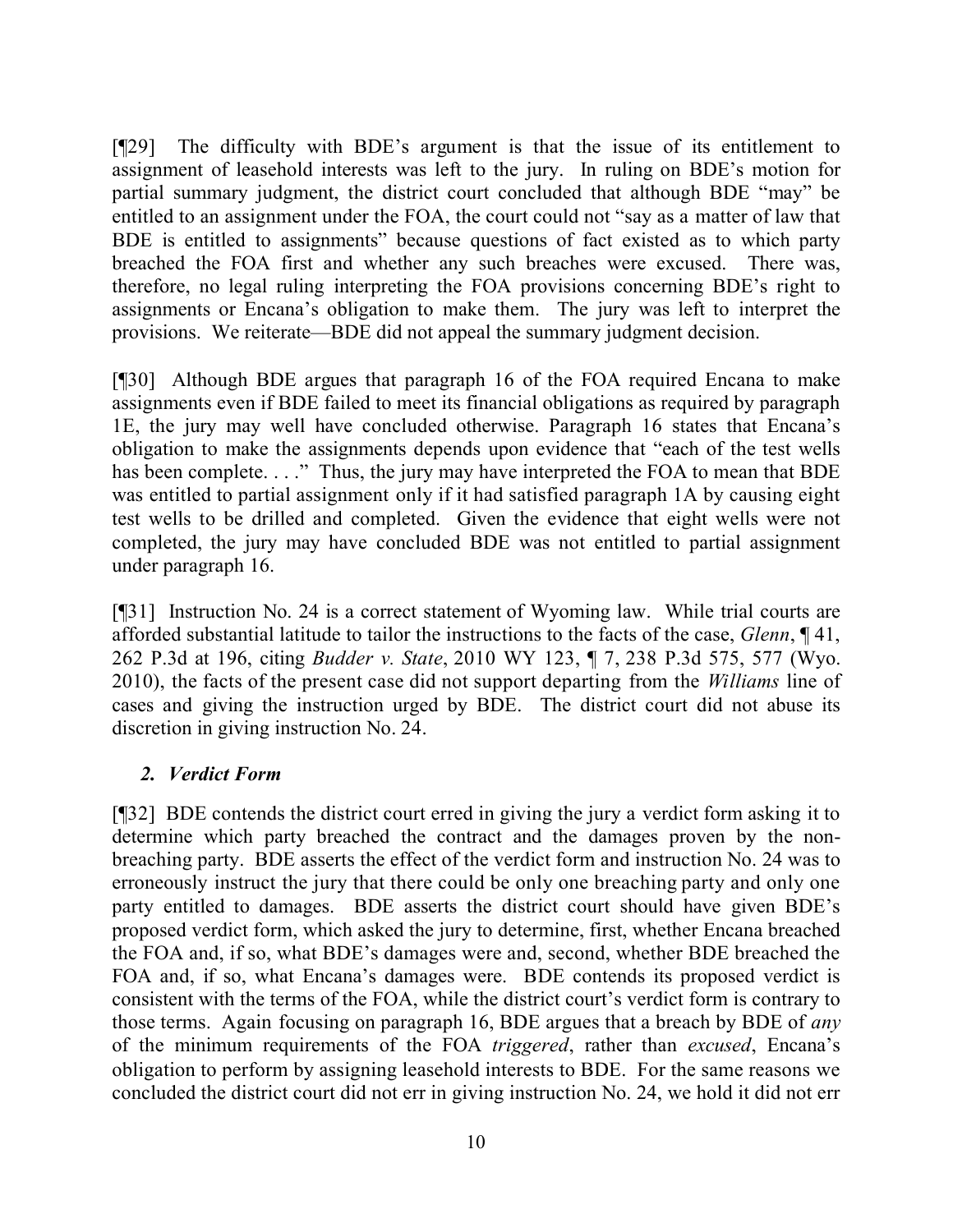in giving its proposed verdict form rather than the one BDE proposed. BDE's proposed verdict form was not consistent with the jury instructions the district court gave and BDE offered no instruction to support giving its proposed verdict form. Moreover, BDE's argument assumes its interpretation of paragraph 16 is correct as a matter of law. The district court expressly held it could not say as a matter of law that BDE was entitled to an assignment. The jury was left to interpret the contract and it apparently concluded BDE breached the FOA and Encana was not required to assign interests.

[¶33] Although we have concluded it was not error under the circumstances to give instruction No. 24 or the verdict form to the jury, we note that this was a complex case involving a highly technical and complicated agreement. Rather than obtaining legal rulings from the district court concerning the meaning of particular contract provisions and then having the court instruct the jury concerning those rulings, the jury was left to decipher important provisions of the contract. At the summary judgment stage, BDE asked the district court to rule broadly that its right to an assignment had vested as a matter of law; however, rather than relying on particular contract language, BDE argued mostly factual matters. When the verdict form was discussed, no one suggested asking the jury to determine whether specific provisions of the contract had been met. In a case this complex, it would have been helpful to have the jury decide, for example, which, if any, of the minimum requirements were met and whether BDE's interest had vested. Instead, the jury was left to sort out not only what happened between the parties but what the contract meant. The verdict form BDE offered would not have clarified the issues for the jury. Although from the record it appears this case could have been presented to the jury differently, our task is to address the issues raised. Addressing those issues, we conclude the district court did not err as a matter of law or abuse its discretion in instructing or submitting the challenged verdict form to the jury.

## *3. Exclusion of Expert Testimony and Reports*

[¶34] Prior to trial, the district court excluded the testimony and report of BDE's expert witness, John Wheeler, on the ground that BDE failed to comply with the disclosure requirements stated in the scheduling order and W.R.C.P. 26(a)(2). During the trial, the district court also excluded a report, the Allen & Crouch report, on the ground that it was double hearsay. BDE contends it was error for the district court to exclude this evidence. Rulings on the admissibility of evidence are within the sound discretion of the trial court and will not be disturbed by this Court absent a clear abuse of discretion. *City of Gillette v. Hladky Constr., Inc*., 2008 WY 134, ¶ 84, 196 P.3d 184, 211 (Wyo. 2008). We begin by addressing the district court's ruling as to Mr. Wheeler.

## *a. Wheeler report and testimony.*

[¶35] In its January 2012 scheduling order, the district court gave each party bearing the burden of proof on any issue until September 21, 2012, to designate any expert witnesses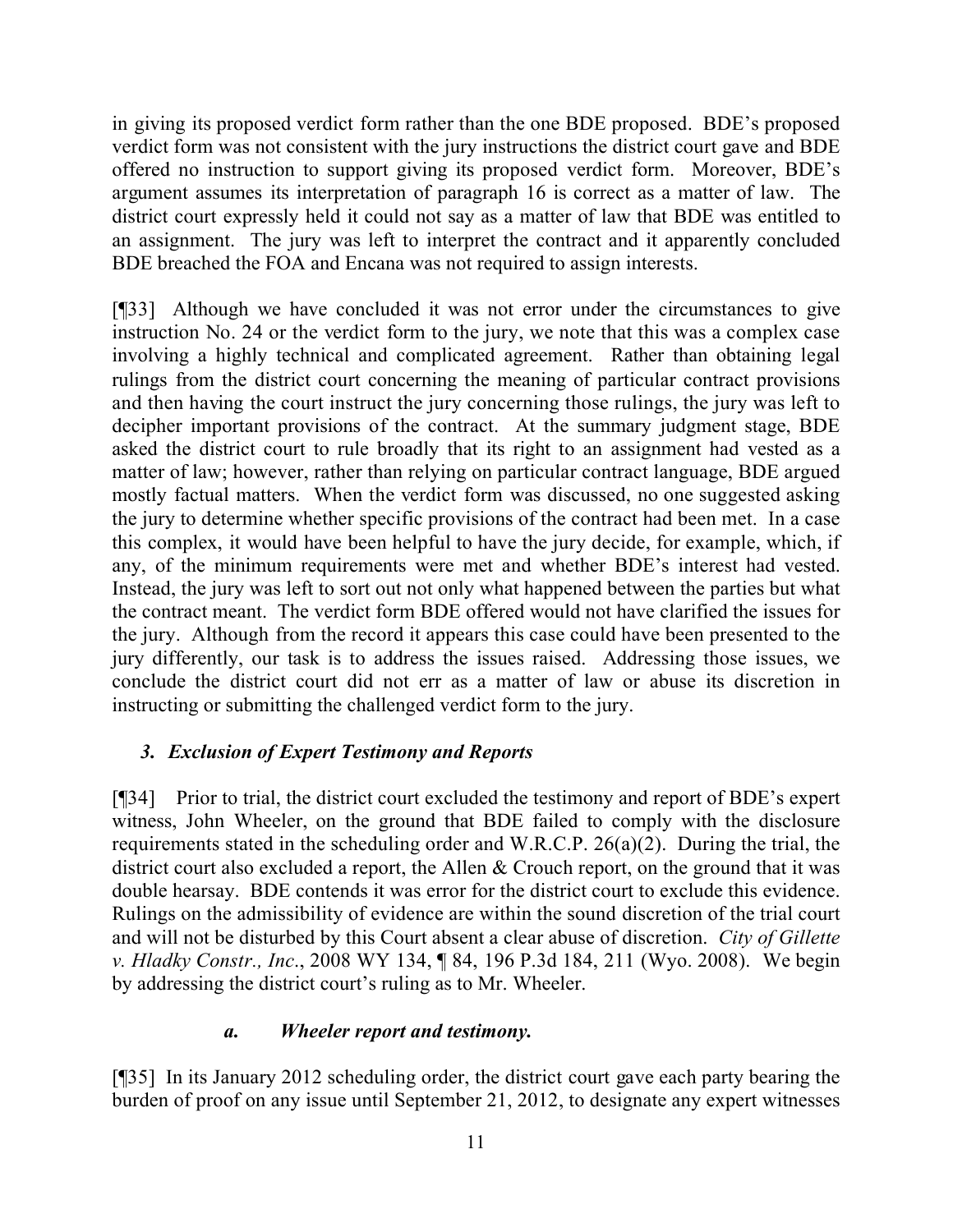the party intended to call to testify concerning the issue. The scheduling order expressly stated that W.R.C.P. Rule 26 (a)(2) applied except as indicated.<sup>7</sup> Rule 26(a)(2) provides:

(a) Required disclosures; . . .

(2) Disclosure of expert testimony.

(A) . . . a party shall disclose to other parties the identity of any person who may be used at trial to present evidence under Rules 702, 703, or 705 of the Wyoming Rules of Evidence

(B) Except as otherwise stipulated or directed by the court, this disclosure shall, with respect to a witness who is retained or specially employed to provide expert testimony in the case or whose duties as an employee of the party regularly involve giving expert testimony, be accompanied by a written report prepared and signed by the witness or disclosure signed by counsel for the party. The report or disclosure shall contain a complete statement of all opinions to be expressed and the basis and reasons therefor; the data or other information considered by the witness in forming the opinions; any exhibits to be used as a summary of or support for the opinions; the qualifications of the witness, including a list of all publications authored by the witness within the preceding ten years; the compensation to be paid for the study and testimony; and a listing of any other cases in which the witness has testified as an expert at trial or by deposition within the preceding four years.

(Emphasis added.)

[¶36] On September 21, 2012, BDE emailed to Encana a letter listing seven expert witnesses that BDE intended to call. The first three witnesses were identified as follows:

> 1. Mr. Phil Grice, Lee Keeling & Associates, Tulsa, Oklahoma (http:lkaengineers.com)

> > Mr. Grice will testify regarding valuation of oil and gas reserves in the Crimson Unit.

2. Mr. Gordan Romine, Lee Keeling & Associates, Tulsa, Oklahoma (http://lkaengineers.com)

 $\overline{a}$ <sup>7</sup> The exceptions indicated in the scheduling order are not relevant to BDE's expert.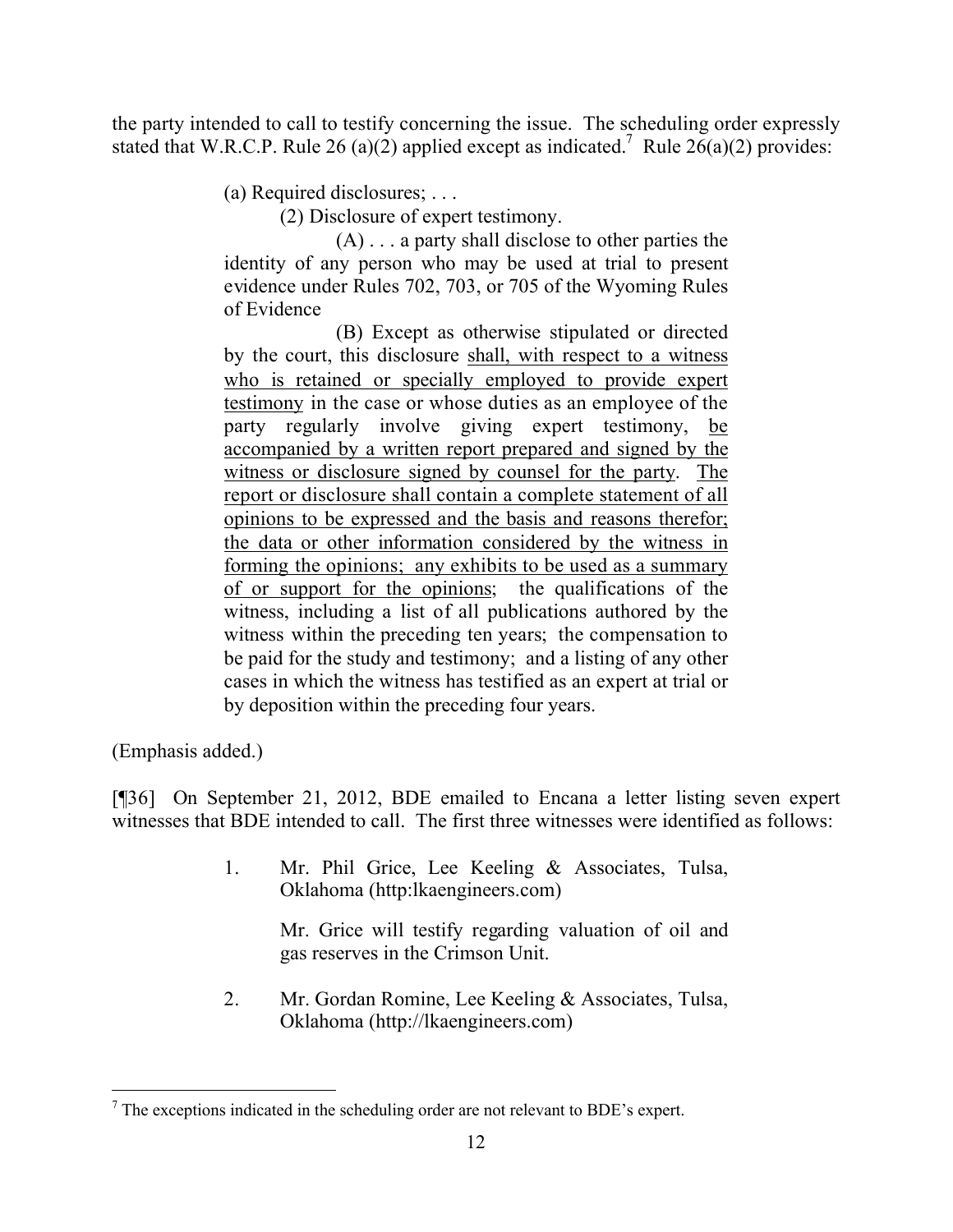Mr. Romine will testify regarding valuation of oil and gas reserves in the Crimson Unit.

3. Mr. John Wheeler, Lee Keeling & Associates, Tulsa, Oklahoma http://lkaengineers.com

> Mr. Wheeler will testify regarding geological analysis necessary to support an accurate valuation of oil and gas reserves in the Crimson Unit.

The letter stated that the biographical information for the witnesses could be found at the links shown after the name. No other information concerning the experts or their opinions was provided.

[¶37] On October 10, 2012, Encana filed a motion to exclude BDE's expert testimony on the grounds that the September 21 letter did not comply with the scheduling order or W.R.C.P. 26(a)(2) because it did not include the experts' reports, the expert opinions, the data the experts considered, exhibits the experts would use, a list of the experts' publications, the amount of compensation being paid to the experts, or a list of the experts' prior testimony. Encana also asserted that for some of the witnesses, the links provided did not describe their training or experience. Encana asserted it was prejudiced by the lack of disclosure because the scheduling order gave Encana only until mid-November to designate counter experts which would be difficult if not impossible given the highly technical nature of Mr. Wheeler's opinions. Encana argued the prejudice was exacerbated because Encana did timely disclose its expert's opinions in compliance with the scheduling order and rule and so BDE had the benefit of that information months in advance of trial.

[¶38] Also on October 10, 2012, BDE filed a motion asking for clarification or modification of the scheduling order along with a motion to compel Encana to produce its Crimson Unit reserve valuation. BDE asserted the scheduling order set a date for identifying experts but not for disclosing their reports and opinions; therefore, BDE assumed the report disclosure date was governed by W.R.C.P.  $26(a)(2)(C)$ , which provides that absent direction from the court, disclosures must be made ninety days before trial. BDE also claimed its failure to produce the expert reports and opinions was due at least in part to Encana's delay in producing its internal valuation of the Crimson Unit reserves which BDE's experts needed to prepare their reports. BDE asked the district court to allow it until November 1, 2012, to disclose expert reports. On November 1, 2012, before the district court heard argument on the motions, BDE provided Encana with a full disclosure for Mr. Wheeler and indicated the other two witnesses identified in paragraph 36 above would not testify.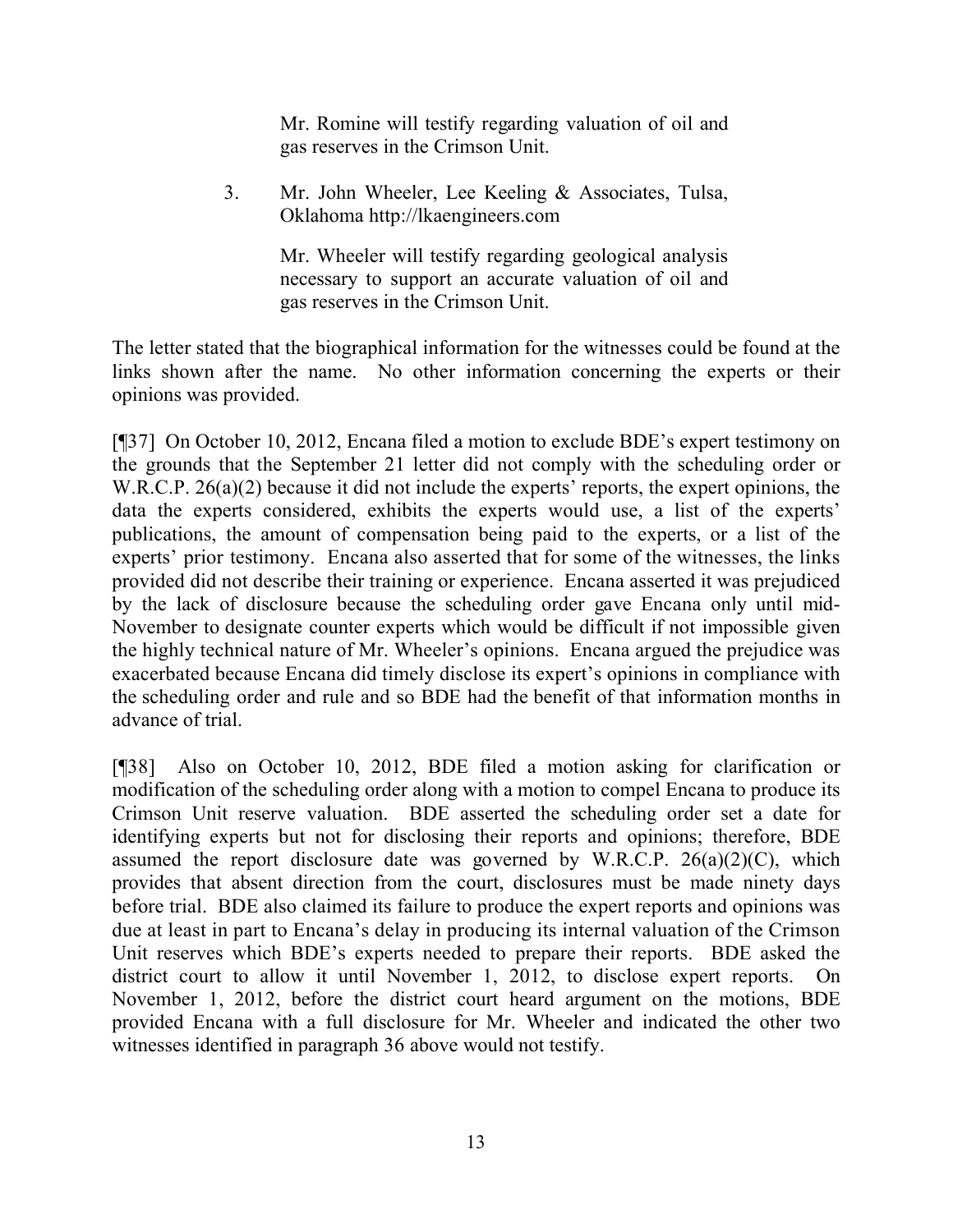[¶39] The district court convened a hearing on the motions on November 15, 2012. On December 7, 2012, it issued an order granting Encana's motion to exclude Mr. Wheeler's testimony and denying BDE's motion to modify the scheduling order. The district court denied BDE's motion on the ground that counsel for BDE admitted at the hearing that they had misread the scheduling order which unambiguously required disclosure of reports and opinions with the expert designation and BDE failed to ask for an extension until after the deadline had expired.

 $[$ [[40] In granting Encana's motion, the district court cited W.R.C.P. 37(c)(1), which states:

### **Rule 37. Failure to Make Disclosures or Cooperate in Discovery; Sanctions**.

… (c) Failure to disclose; ...

(1) A party that without substantial justification fails to disclose information as required by Rule 26(a) …, is not, unless such failure is harmless, permitted to use as evidence at trial, at a hearing, or on a motion any witness or information not so disclosed. In addition to or in lieu of this sanction, the court, on motion and after affording an opportunity to be heard, may impose other appropriate sanctions. In addition to requiring payment of reasonable expenses, including attorney's fees caused by the failure, these sanctions may include any of the actions authorized under Rule  $37(b)(2)(A)$ , (B), and (C) and may include informing the jury of the failure to make the disclosure.

[¶41] The district court concluded there was no substantial justification for BDE's failure to disclose Mr. Wheeler's report, stating "BDE had ample opportunity to comply with the deadlines in the scheduling order and to seek the Court's assistance if needed discovery was not produced in a timely manner." The district court further concluded BDE did not meet its burden of proving its failure to comply was harmless, stating: "Encana has demonstrated that it would be prejudiced if the Court were to allow Mr. Wheeler's testimony, because it would be difficult or impossible to find a counter expert at this late date. BDE offered no evidence to the contrary."

[¶42] BDE asserts the district court erred in excluding the expert testimony and report. BDE maintains that the scheduling order required disclosure of expert witnesses in September 2012, but did not require delivery of expert reports at that time.<sup>8</sup> BDE further

<sup>&</sup>lt;sup>8</sup> As noted in paragraph 39, the district court's order states that counsel for BDE admitted at the hearing that they had misread the scheduling order which unambiguously required compliance with W.R.C.P.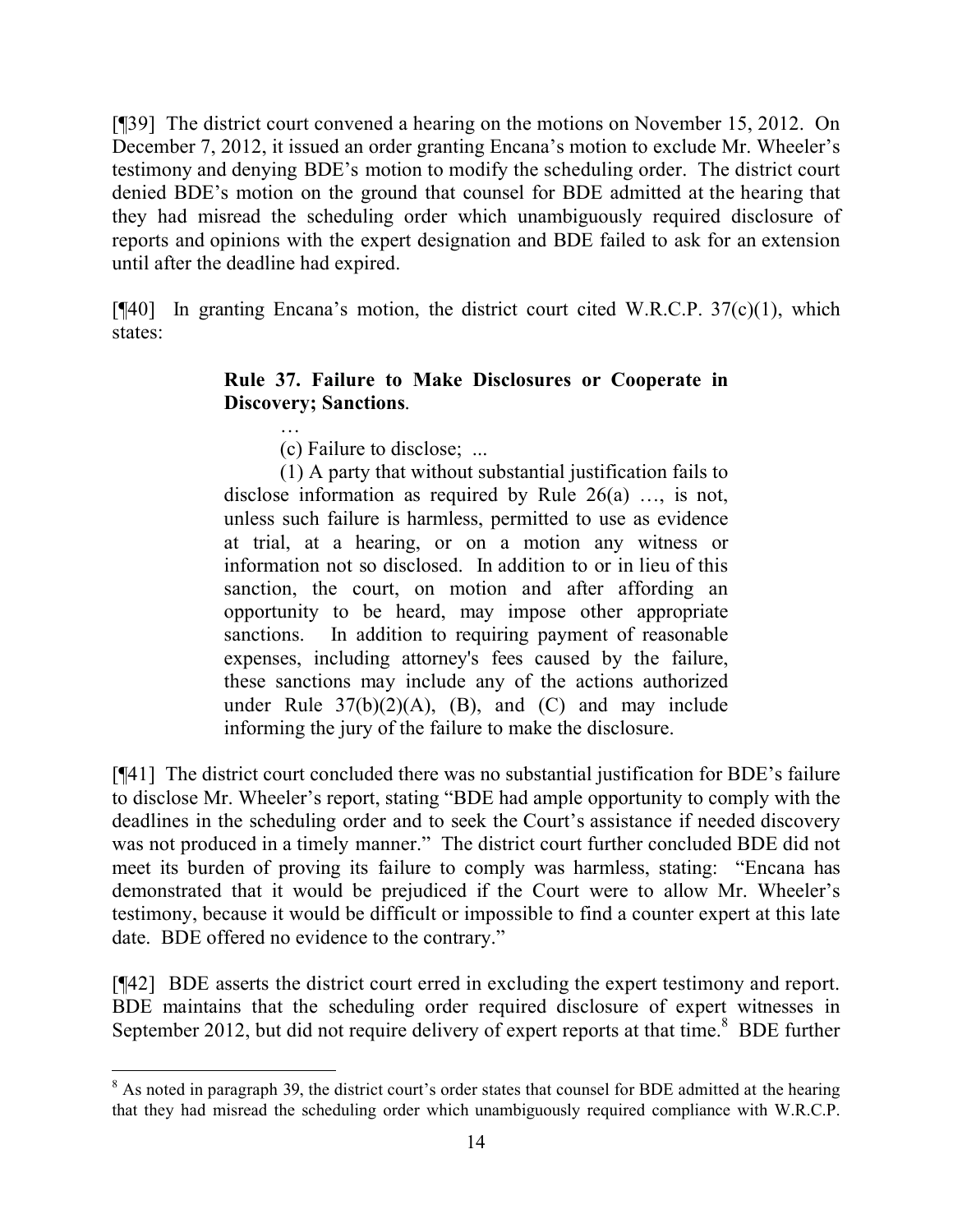contends its expert's report and opinions were dependent on Encana's reserve valuations, estimates which Encana refused to produce until BDE filed its motion to compel.

[¶43] A district court is generally afforded broad discretion, both in the mechanisms adopted to control discovery and in its selection of appropriate sanctions for violations of discovery. *Roemmich v. Roemmich*, 2010 WY 115, ¶ 22, 238 P.3d 89, 95 (Wyo. 2010), citing *Ruwart v. Wagner*, 880 P.2d 586, 592 (Wyo. 1994). A court does not abuse its discretion if it reasonably could have concluded as it did. *Id*. In the present case, the scheduling order clearly stated that W.R.C.P. 26(a)(2) applied. W.R.C.P. 26(a)(2) clearly requires disclosure of expert reports and opinions at the time experts are identified. There is no question BDE failed to comply with the order and the rule.

[¶44] Although BDE argues its failure to comply was due in part to Encana's failure to provide discovery, BDE did not file a motion to compel until the deadline for designating experts had passed. If, in fact, BDE needed documents from Encana in order for Mr. Wheeler to prepare his report, the proper course of action was to file a motion to compel, and for an extension, before the designation deadline. BDE did not request either until several weeks after the designation deadline.

[¶45] BDE provided Mr. Wheeler's report to Encana on November 1, 2012. The scheduling order gave the parties until November 16, 2012, to designate counter experts. Encana showed that fifteen days was not sufficient time for it to find a counter expert. The district court concluded BDE did not meet its burden of proving its failure to comply was harmless because it offered no evidence to refute Encana's evidence that it was prejudiced. Rule 37 expressly provides that a party who fails to disclose information required by Rule 26 "is not permitted" to use the undisclosed information at trial unless the noncompliance is substantially justified or harmless. The disclosures required by W.R.C.P. 26(a)(2) are mandatory and a court does not abuse its discretion when it excludes expert testimony as a sanction for noncompliance. *Wilson v. Tyrrell*, 2011 WY 7, ¶ 52, 246 P.3d 265, 279-80 (Wyo. 2011). The district court in the present case reasonably concluded BDE's failure to comply was not substantially justified or harmless. The district court reasonably exercised its discretion and the authority vested in it under Rule 37 when it excluded the testimony.

# *b. Allen & Crouch report.*

 $\overline{a}$ 

[¶46] Prior to trial, Encana sought a ruling excluding an exhibit listed in BDE's pretrial memorandum, claiming it was unreliable, inadmissible hearsay and not a business record. The exhibit, the Allen & Crouch report, is a reserve analysis of BDE's oil and gas

 $26(a)(2)$ . A transcript of the hearing is not included in the record on appeal, but we presume the district court's statement is accurate. Having admitted before the district court that it misread the scheduling order which clearly required compliance with the rule, BDE's assertion on appeal that the order did not require disclosure of Mr. Wheeler's report at the time he was designated is duplicitous.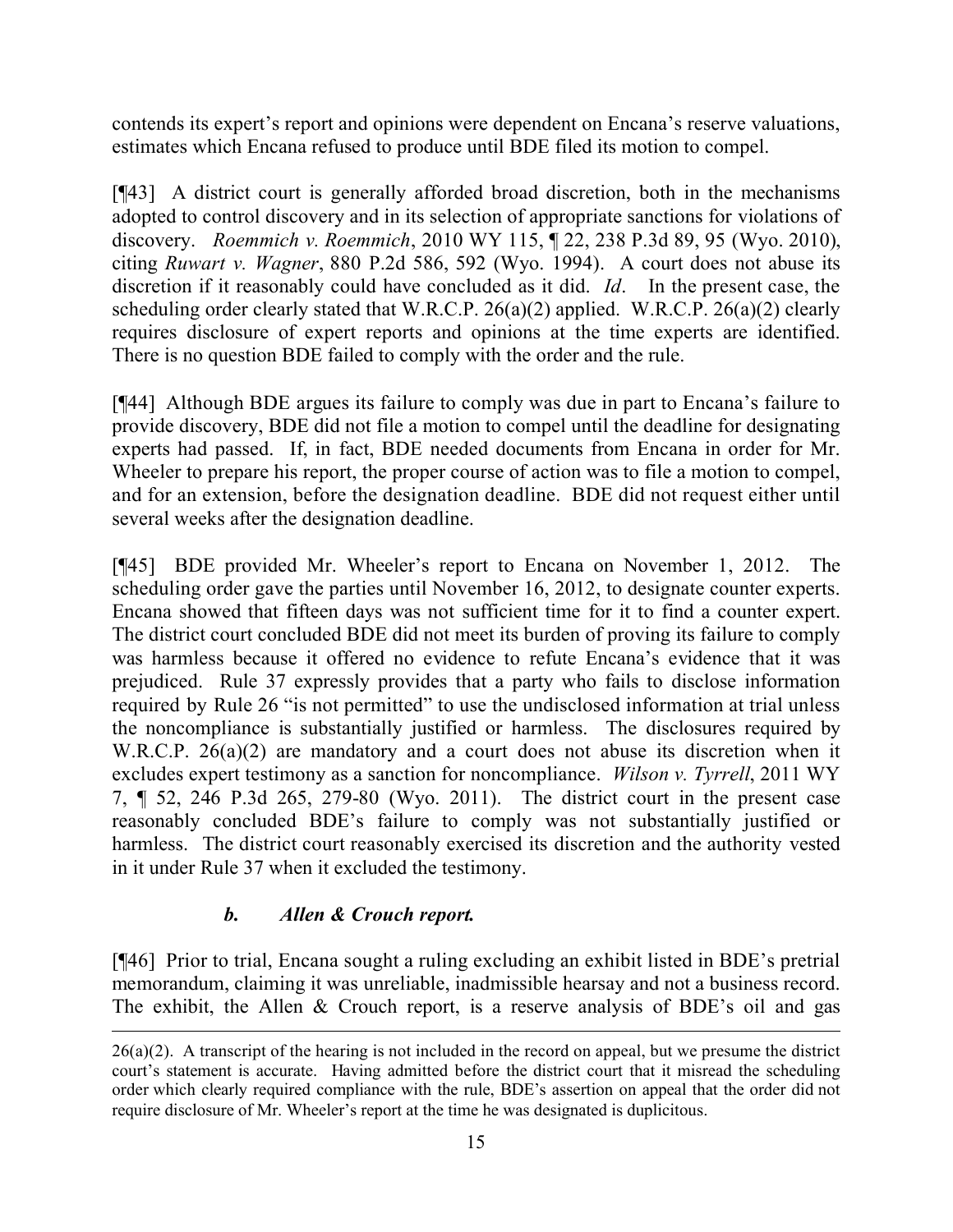interests in three Wyoming counties, including the Crimson Unit in Sublette County. It was prepared for BDE in 2008 by an independent petroleum engineer. Mr. Allen, who prepared the report, was deceased at the time of trial. The district court reserved ruling until the report was offered into evidence at trial.

[¶47] During the trial testimony of Eric Koval, the president of BDE and witness through whom BDE sought to introduce the report, the district court heard argument outside the presence of the jury concerning the report and ruled that it was inadmissible. The district court concluded that the report, although maintained in BDE's business records, was prepared by an outsider and BDE did not have sufficient personal knowledge concerning the report and how it was generated to establish its trustworthiness. The district court also ruled that the report was essentially expert opinion and was not disclosed in accordance with the scheduling order.

[¶48] BDE claims the district court's ruling is erroneous. BDE asserts the report should have been treated as a business record despite the fact that it was prepared by a third party because it was integrated into BDE's records and BDE relied upon it.

[¶49] Encana responds that the district court properly excluded the report because it did not meet the reliability requirements to be treated as a BDE business record. Encana asserts the rule BDE relies upon applies to records regularly, systematically and repetitively created in the course of business so that their reliability and accuracy is assured. The Allen report, Encana argues, was a one-time report created by an outside party on the basis of an undisclosed methodology and no BDE employee had personal knowledge of how it was prepared or what specific data and assumptions were used. Encana further contends that even if the report can be considered a BDE business record, the report lacked the trustworthiness W.R.E. 803(6)(b) requires.

[¶50] Hearsay is a statement, other than one made by the declarant while testifying at the trial or hearing, offered in evidence to prove the truth of the matter asserted. W.R.E. 801(c). Hearsay is generally not admissible. W.R.E. 802. One exception to the hearsay rule is that records kept in the course of a regularly conducted business activity may be admissible "unless the source of information or the method or circumstances or preparation indicate lack of trustworthiness." W.R.E. 803(6).

[¶51] This Court has recognized that an exhibit can be admitted as a business record of an entity even when that entity was not the maker of the exhibit, provided the other requirements of Rule 803(6) are met and the circumstances indicate that the records are trustworthy. *Alloway v. RT Capital, Inc*., 2008 WY 123, ¶ 16, 193 P.3d 713, 718 (Wyo. 2008). The party objecting to the admission of a business record has the burden of establishing that a lack of trustworthiness should keep the document out of evidence. *Mabe v. State*, 2007 WY 172, ¶ 16, 169 P.3d 870, 874 (Wyo. 2007).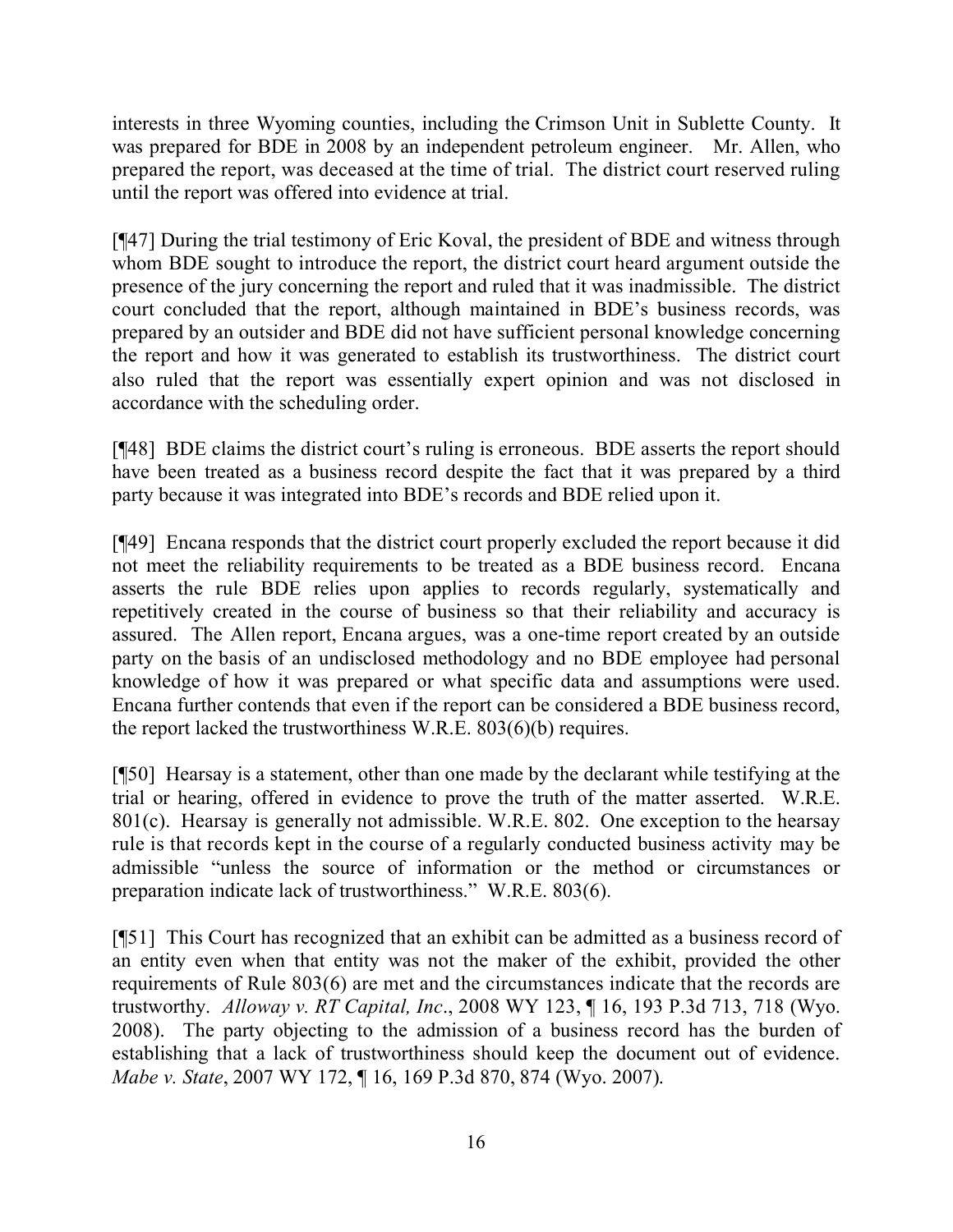[¶52] Encana argued, as it does on appeal, that the Allen report was unreliable because it did not identify the methodology Mr. Allen used or assumptions he made in estimating the value of BDE's reserves. As support for allowing the report into evidence as a business record, Mr. Koval stated that Mr. Allen was a professional engineer, had placed his professional stamp on the report, and had represented in the report that the values arrived at were derived from available data and generally accepted petroleum engineering practices. Neither Mr. Koval nor anyone else on BDE's behalf identified the methodology Mr. Allen used or assumptions he made in formulating his opinions. BDE also did not describe its relationship with Mr. Allen, indicate how or why it acquired the report, or show that it was familiar with the methods Mr. Allen used in preparing the report. Absent foundation establishing that BDE had personal knowledge of the methods Mr. Allen used in preparing the report, the district court properly exercised its discretion in excluding the report. Mr. Koval's statements, in essence asking the court to assume the methods were reliable based solely on the fact that Mr. Allen was a professional engineer, had affixed his stamp to the report and stated that he used generally accepted petroleum engineering practices, were insufficient to establish the requisite foundation.

[¶53] Additionally, it is apparent from the transcript that the district court viewed the Allen report as expert opinion which BDE had not disclosed as required by the scheduling order. The district court viewed BDE's attempt to use the Allen report through Mr. Koval as "a backdoor way" of getting expert testimony that was not properly disclosed into evidence. Although the district court ultimately excluded the report on the ground that BDE did not establish it as trustworthy under W.R.E. 803(6), the court had the discretion to exclude it based upon the untimely disclosure.

## *4. Exclusion of Evidence Concerning Sleeping Giant Well*

[¶54] In July of 2008, BDE pre-paid over \$1 million to Encana to drill and complete a well located outside the Crimson Unit and not covered by the FOA. By late September of 2008, the well, the Sleeping Giant, had been plugged and abandoned and Encana was holding the balance of the monies BDE had paid to cover outstanding costs for plugging and abandoning the well. In October of 2008, BDE asked Encana to apply the Sleeping Giant funds to the amounts BDE owed on the Crimson Unit. Encana refused.

[¶55] At trial, BDE sought to introduce evidence that Encana was holding unused funds BDE had paid for the Sleeping Giant well that could have been applied to the amounts BDE owed on the Crimson Unit. The district court declined to allow the evidence, concluding that the Sleeping Giant was a separate transaction that did not fall under the Crimson Unit FOA and Encana's conduct with respect to the unused Sleeping Giant monies could not be the basis for claiming breach of the implied covenant of good faith arising from the FOA. The district court also declined to allow the pleadings to be amended during trial to add a claim for breach of the FOA or the implied covenant of